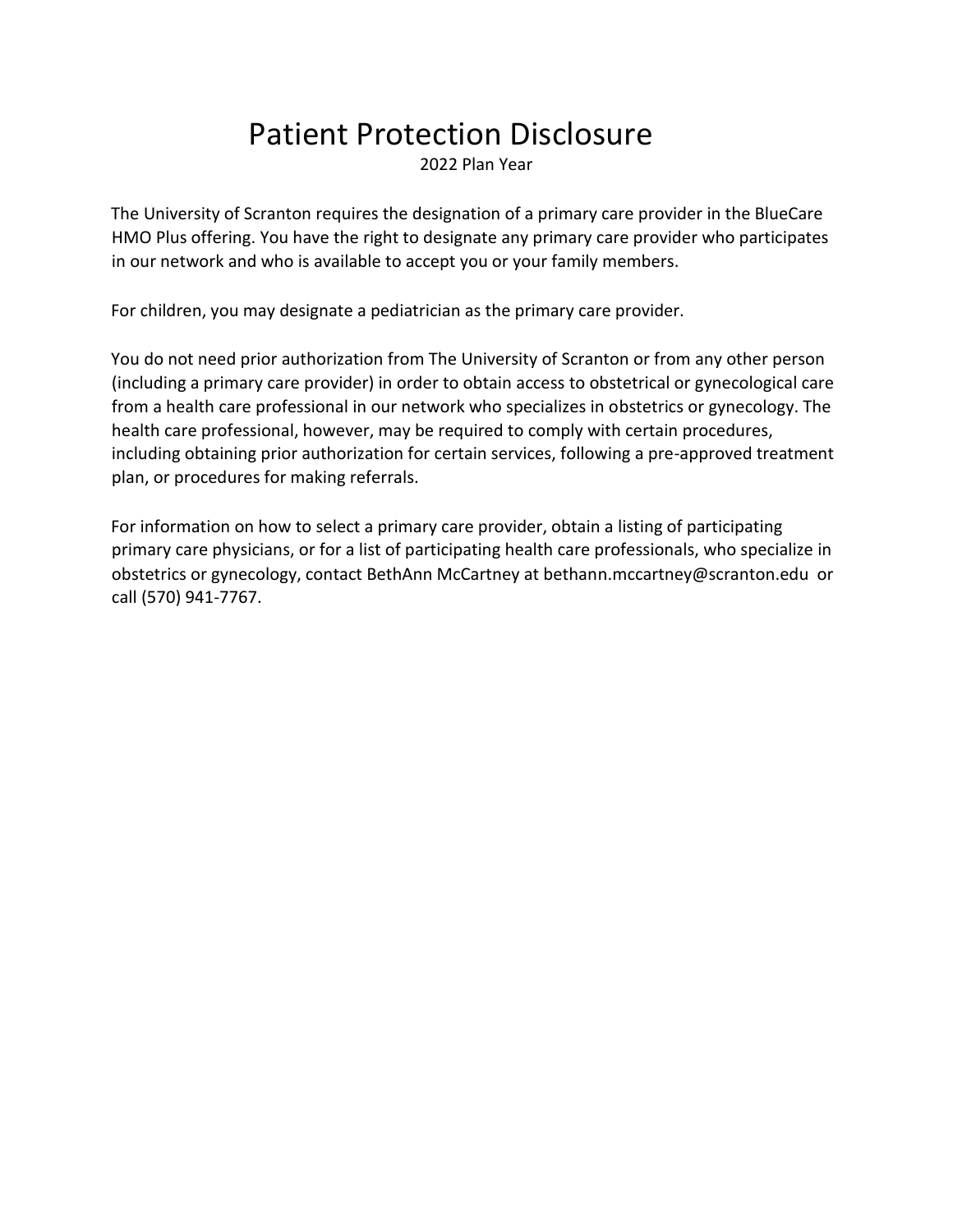## How to select a Primary Care Physician and to find a Network Provider

<https://www.highmarkbcbs.com/home/>

*To find a provider in the Highmark network, you may visit Highmark on line at : <https://www.highmarkbcbs.com/home/>*[.](https://www.highmarkbcbs.com/home/) On the home page, select "Find a Doctor or RX" tab on the top of the page. When the window opens, select "Find a Doctor, Hospital or other Medical Provider". In the "Find Doctors & Hospitals" tab, type *BCBS PPO* and/or *BlueCare HMO* Plus and enter the information found on your Highmark card in the appropriate spaces. You are then able to browse hospitals, clinics, doctors etc.

However, the list that is provided on-line is subject to change. In order to ensure that your provider is in network, I recommend that you contact Highmark Customer Service by calling 800-241-5704 for PPO plan and 800-822-8753 for HMO Plus plan. Highmark will be able to confirm whether the provider is currently "in" or "out" of network for you prior to receiving service. Also, please contact the provider in advance to share your health coverage information.

Below, please find additional information about Highmark plans:

### **HMO Plus:**

*With your health care program, you need to select a primary care physician (PCP)* to help manage your care and ensure you're getting the most from your coverage. PCPs usually specialize in internal medicine, family medicine or pediatrics. You should see your PCP for primary health care services, such as yearly physicals and medical tests, to oversee care when you are ill or injured and to treat any chronic health problems or diseases. In most cases, your PCP can provide the care you need, but your PCP may also recommend network specialists and other health care providers. You do not need a referral.

You have access to a large HMO Plus managed care network of doctors, hospitals and other providers in the local 13-county service area. For your care to be covered, you need to use a network provider. To locate a network provider near you, or to learn whether your current doctor is in the network, log in to your Highmark member website, **highmarkbcbs.com**.

You do not have coverage for care outside of the HMO Plus and BlueCard network, EXCEPT in emergency situations.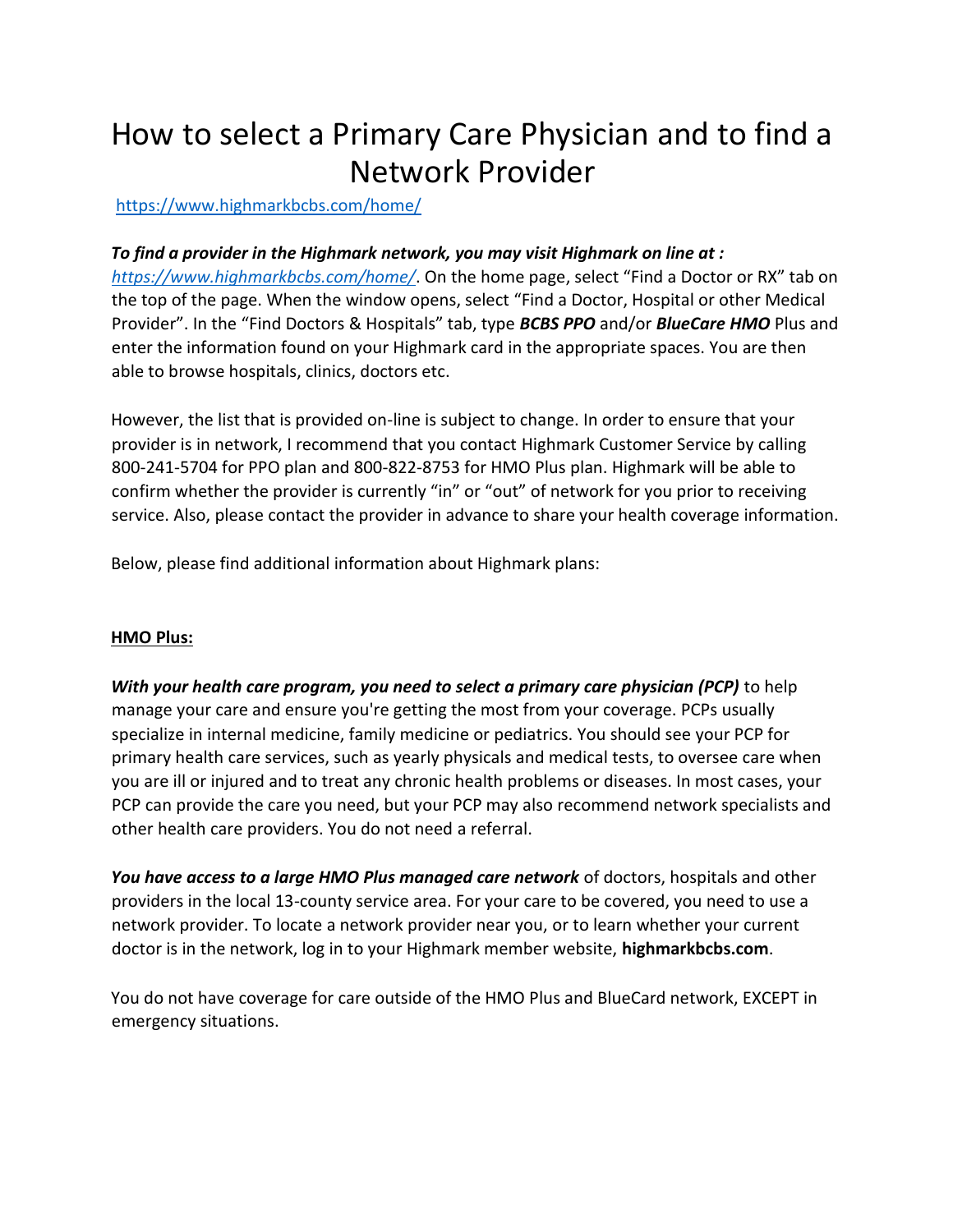If you have care from an out-of-network provider without prior approval from First Priority Health, you will have to pay all charges. Providers out of the HMO network may charge more for your care.

#### **Network Care**

#### *Network care is care you receive from providers in the network.*

When you or a covered family member needs certain medical services, including the following, you must use a network provider: • Primary care physician office visits

- Specialist office visits
- Physical, speech and occupational therapy
- Diagnostic services
- Inpatient and outpatient hospital services
- Home health or hospice care

#### **Out-of-Network Care**

**There is no coverage for services received from out-of-network providers, except for emergency care and emergency ambulance services. This is true even if you are directed to an out-of-network provider by a network provider. That's why it is critical - in all cases - that you check to see that your provider is in the network before you receive care.** 

If you need care that cannot be provided by a network specialist or facility, your doctor must submit and Outpatient Non-Participating Provider Request form to First Priority Health for approval before you receive services outside the network. **If you receive care from an outofnetwork provider without prior approval from First priority Health, you will have to pay all charges.** Providers out of the HMO network may charge more for your care.

**Remember: When scheduling appointments or checking into a hospital, ask to be sure your doctor is in the network and uses network providers and hospitals for your care.** 

**Even though a hospital may be in our network, not every doctor providing services in that hospital is in the network. For example: If you are having surgery, make sure that all of your providers, including surgeons, anesthesiologists and radiologists, are in the network.** 

#### **PPO:**

You are not required to select a primary care physician to receive covered care. You have access to a large provider network of physicians, hospitals, and other providers in the Highmark service area, as well as providers across the country who are part of the local Blue Cross and Blue Shield PPO network. For a higher level of coverage, you need to receive care from one of these